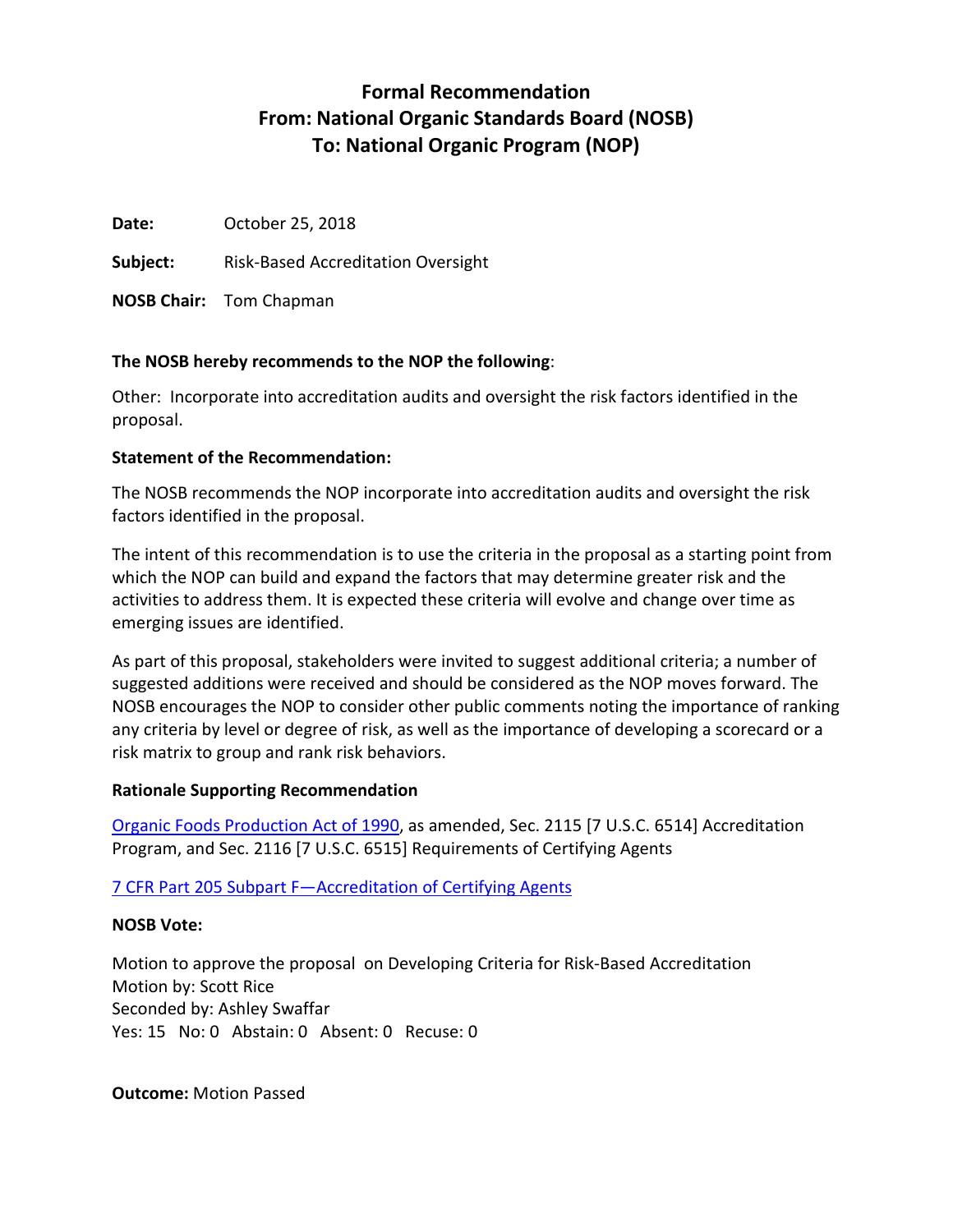# **National Organic Standards Board Compliance, Accreditation and Certification Subcommittee Proposal Developing Criteria for Risk-based Accreditation Oversight August 17, 2018**

### **I. INTRODUCTION**

In early 2018, the National Organic Program (NOP) requested the NOSB provide input on the factors that contribute to an accredited certifier having a higher risk of fraud, either within its organization or the operations it certifies. This proposal seeks to establish criteria for assessing risk factors when engaging in the oversight of USDA-accredited certifiers. Oversight includes on-site and desk audit activities of the certifier in the primary and satellite offices, as well as on-site audits of inspection procedures.

### **II. BACKGROUND**

The NOSB has received a wealth of input from stakeholders, as the organic community and the NOP respond to concerns and findings of fraudulent organic imports. We have expanded the scope to include fraud anywhere in the supply chain, be it in domestic or international markets. This input, in the form of public comments in advance of and during NOSB meetings and across two expert panels at the Fall 2017 and Spring 2018 NOSB meetings, has informed NOSB recommendations and discussion documents, as well as the NOP's oversight and enforcement of the organic market abroad and here in the U.S.

NOSB efforts have included a proposal addressing tightening the exclusion of certain operations in the supply chain, a discussion document on import oversight soliciting input on over 75 questions, and a proposal on the qualifications and training of inspectors. NOP initiatives have included development of a web-based interactive training on conducting investigations, an interim instruction on organic imports for certifiers, in-person trainings with certifiers, a working session webinar with certifiers to exchange best practices and barriers for reporting acreage to the Organic Integrity Database, and a webinar focused on receiving further feedback from stakeholders on the Program's forthcoming enforcement rulemaking.

## **III. RELEVANT AREAS OF THE STATUTE, RULE and RELATED DOCUMENTS**

[Organic Foods Production Act of 1990,](https://www.ams.usda.gov/sites/default/files/media/Organic%20Foods%20Production%20Act%20of%201990%20(OFPA).pdf) as amended, Sec. 2115 [7 U.S.C. 6514] Accreditation Program, and Sec. 2116 [7 U.S.C. 6515] Requirements of Certifying Agents

[7 CFR Part 205 Subpart F—Accreditation of Certifying Agents](https://www.ecfr.gov/cgi-bin/text-idx?SID=6c5f4629aa2f1108f91c76da2979b470&mc=true&node=pt7.3.205&rgn=div5#sp7.3.205.f)

[NOP 2005 Accreditation Assessment Checklist](http://www.ams.usda.gov/sites/default/files/media/2005.pdf)

[Organic Oversight and Enforcement: Summary of Activities and Overview Action Plan, May 2018](https://www.ams.usda.gov/sites/default/files/media/ActionUpdatePlanEnforcement.pdf)

### **IV. DISCUSSION**

The following factors identify potential for risk and suggest a starting point from which the NOP can develop a guide for determining risk, as well as activities to address them. This is an unranked list and is not exhaustive, but a starting point from which to build. Additionally, the NOP may already include these factors as part of its audit activities. To be clear, presence of these criteria does not suggest fraud is present but is an indicator of its potential to occur. In addition to taking these criteria into account, we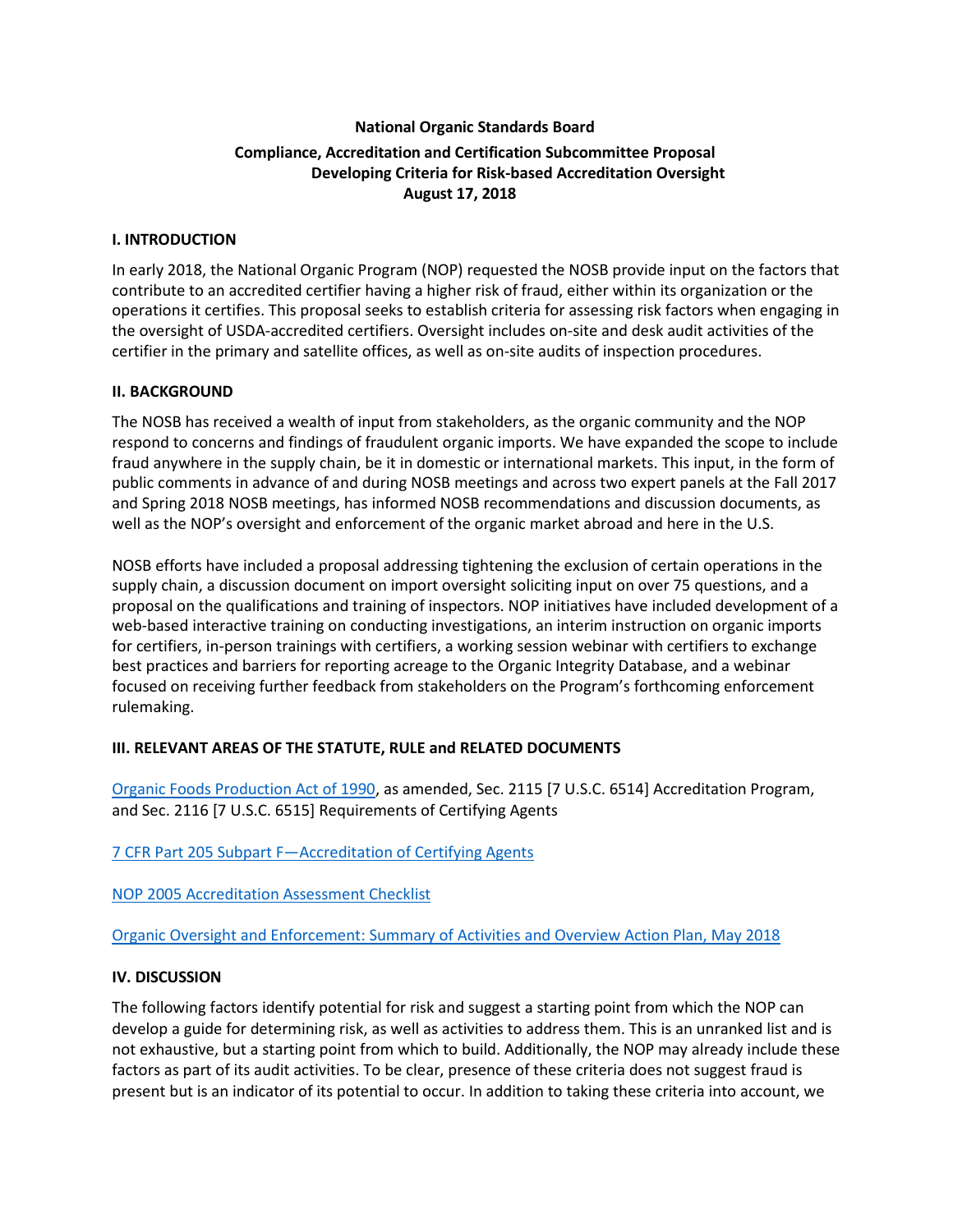encourage the NOP to consider the frequency and intensity of audits when these or other risk factors are present and schedule sufficient time to address them.

Factors that contribute to a certifier's risk and activities to address them:

- 1. Operates in an area or region known to have or have had fraudulent activity
	- a. Prior to an audit, review findings/adverse actions for the region in which the operation is based or undertakes certification activities
	- b. Focus on certifications and transactions of the fraudulent product
	- c. Work closely with other accreditation bodies operating in the region where fraud has been found
- 2. Certifies a high number of operations exporting to/importing from foreign markets
	- a. Review procedures for issuing export documents and include in exporting operations audits
	- b. Review procedures for evaluating import documents and organic integrity
	- c. Ensure operators have appropriate organic system plans that cover brokering activities in more detail
	- d. Ensure inspection and review staff have detailed checklists to verify all documentation and activities are within organic certification requirements
- 3. Maintains one or more satellite offices
	- a. Where a satellite office is functioning as a quasi-independent branch of the certifier, accreditation audits should include a complete review of the key activities, practices, and procedures
	- b. Verification that practices and procedures closely reflect the primary office
	- c. When variances found, separate accreditation should be required
- 4. Certifies operations from which a significant portion of revenue is derived from a small percentage of operations
	- a. Include specific high value operations in audit activities in addition to randomly chosen operations
	- b. Include witness audit of inspection activities along with evaluation of certification review activities
- 5. Employs or contracts with inspectors and/or reviewers new to certification and the organic sector
	- a. Review the certifier's Annual Report Checklist to identify staff with less experience
	- b. Focus on the training practices of the certifier to ensure these staff received comprehensive training
- 6. Works predominantly with contract inspectors for which they have minimal management or oversight
	- a. Review witness audits of inspectors to determine adequate oversight
	- b. Review training plans to determine adequacy of continuing education requirements
	- c. Include operations in witness audits to which a contracted inspector is or has been assigned
- 7. Certifies high-risk commodities
	- a. Include a comprehensive supply chain audit of the high risk commodity
	- b. Include a cross check of all certifiers involved in the production and handling of the high risk commodity
- 8. Reports incomplete or minimum required data to the Organic Integrity Database (e.g., updates certified operation list with commodities grown/handled but does not report acreage or volume)